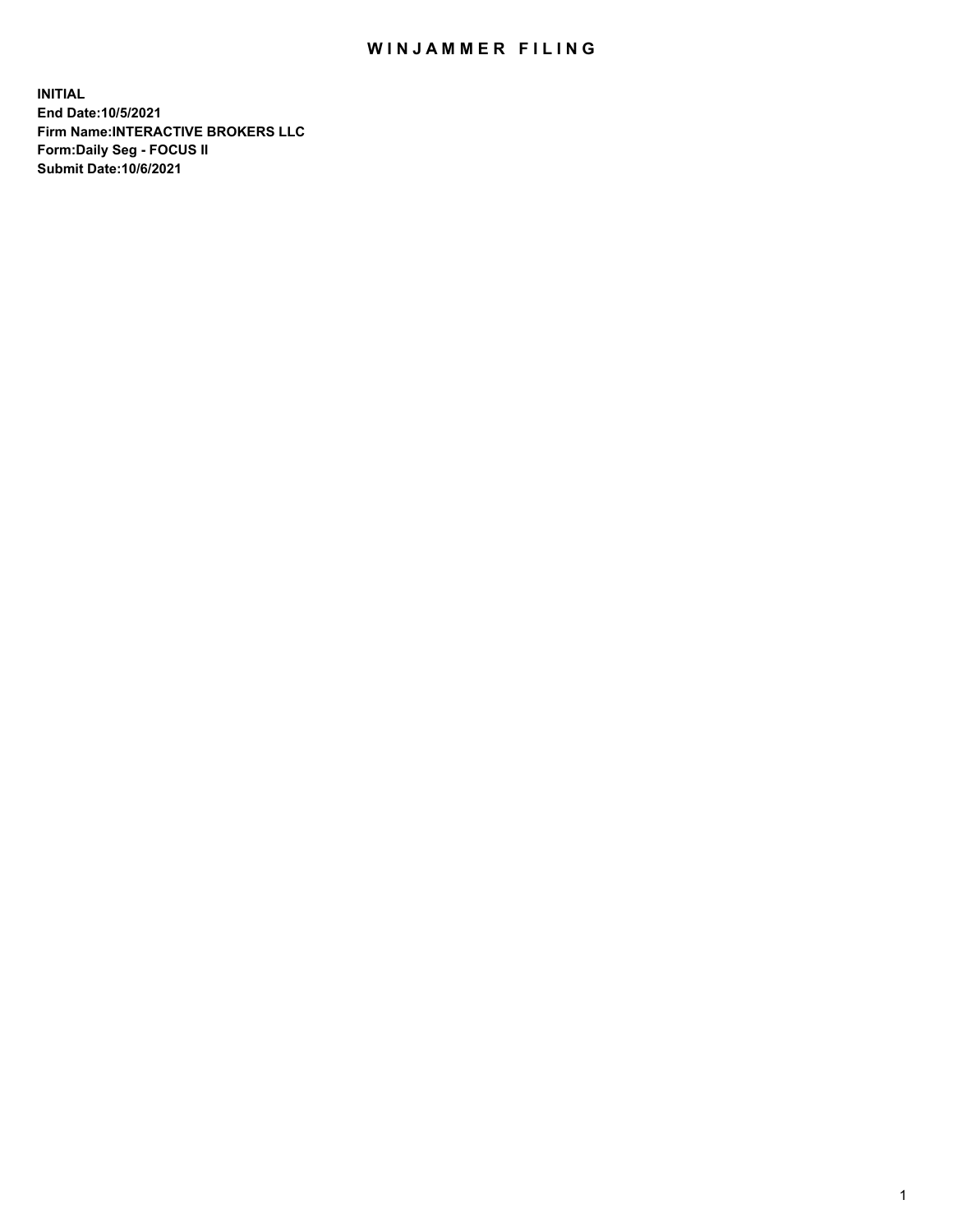**INITIAL End Date:10/5/2021 Firm Name:INTERACTIVE BROKERS LLC Form:Daily Seg - FOCUS II Submit Date:10/6/2021 Daily Segregation - Cover Page**

| Name of Company                                                                                                                                                                                                                                                                                                               | <b>INTERACTIVE BROKERS LLC</b>                                                            |  |
|-------------------------------------------------------------------------------------------------------------------------------------------------------------------------------------------------------------------------------------------------------------------------------------------------------------------------------|-------------------------------------------------------------------------------------------|--|
| <b>Contact Name</b>                                                                                                                                                                                                                                                                                                           | James Menicucci                                                                           |  |
| <b>Contact Phone Number</b>                                                                                                                                                                                                                                                                                                   | 203-618-8085                                                                              |  |
| <b>Contact Email Address</b>                                                                                                                                                                                                                                                                                                  | jmenicucci@interactivebrokers.c<br><u>om</u>                                              |  |
| FCM's Customer Segregated Funds Residual Interest Target (choose one):<br>a. Minimum dollar amount: ; or<br>b. Minimum percentage of customer segregated funds required:% ; or<br>c. Dollar amount range between: and; or<br>d. Percentage range of customer segregated funds required between: % and %.                      | $\overline{\mathbf{0}}$<br>0<br>155,000,000 245,000,000<br>0 <sub>0</sub>                 |  |
| FCM's Customer Secured Amount Funds Residual Interest Target (choose one):<br>a. Minimum dollar amount: ; or<br>b. Minimum percentage of customer secured funds required:%; or<br>c. Dollar amount range between: and; or<br>d. Percentage range of customer secured funds required between:% and%.                           | <u>0</u><br>$\overline{\mathbf{0}}$<br>80,000,000 120,000,000<br>00                       |  |
| FCM's Cleared Swaps Customer Collateral Residual Interest Target (choose one):<br>a. Minimum dollar amount: ; or<br>b. Minimum percentage of cleared swaps customer collateral required:%; or<br>c. Dollar amount range between: and; or<br>d. Percentage range of cleared swaps customer collateral required between:% and%. | <u>0</u><br>$\underline{\mathbf{0}}$<br>$\underline{0}$ $\underline{0}$<br>0 <sub>0</sub> |  |

Attach supporting documents CH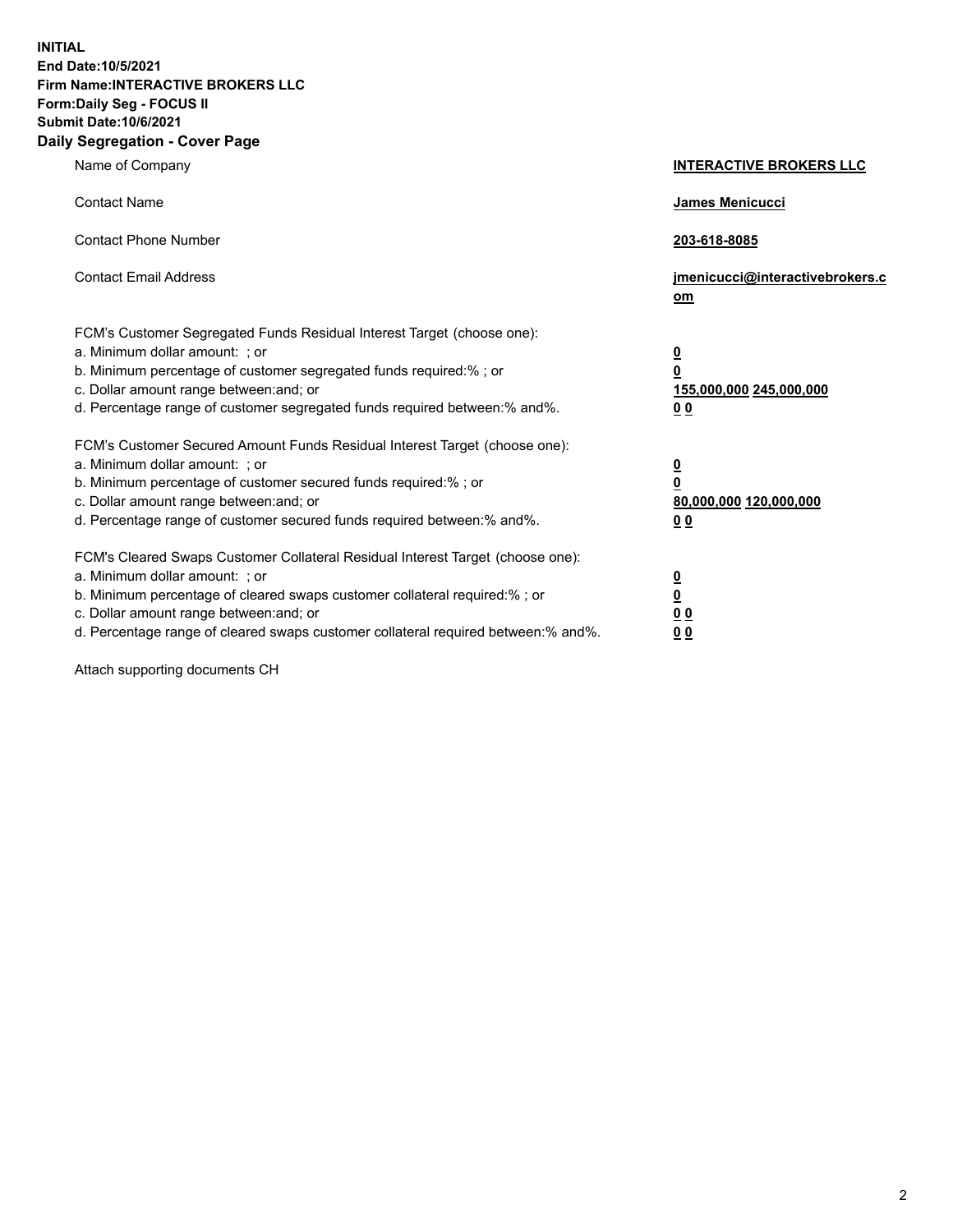**INITIAL End Date:10/5/2021 Firm Name:INTERACTIVE BROKERS LLC Form:Daily Seg - FOCUS II Submit Date:10/6/2021 Daily Segregation - Secured Amounts**

## Foreign Futures and Foreign Options Secured Amounts Amount required to be set aside pursuant to law, rule or regulation of a foreign government or a rule of a self-regulatory organization authorized thereunder **0** [7305] 1. Net ledger balance - Foreign Futures and Foreign Option Trading - All Customers A. Cash **507,885,533** [7315] B. Securities (at market) **0** [7317] 2. Net unrealized profit (loss) in open futures contracts traded on a foreign board of trade **-11,227,534** [7325] 3. Exchange traded options a. Market value of open option contracts purchased on a foreign board of trade **116,995** [7335] b. Market value of open contracts granted (sold) on a foreign board of trade **-38,726** [7337] 4. Net equity (deficit) (add lines 1. 2. and 3.) **496,736,268** [7345] 5. Account liquidating to a deficit and account with a debit balances - gross amount **4,834** [7351] Less: amount offset by customer owned securities **0** [7352] **4,834** [7354] 6. Amount required to be set aside as the secured amount - Net Liquidating Equity Method (add lines 4 and 5) **496,741,102** [7355] 7. Greater of amount required to be set aside pursuant to foreign jurisdiction (above) or line 6. **496,741,102** [7360] FUNDS DEPOSITED IN SEPARATE REGULATION 30.7 ACCOUNTS 1. Cash in banks A. Banks located in the United States **165,710,035** [7500] B. Other banks qualified under Regulation 30.7 **0** [7520] **165,710,035** [7530] 2. Securities A. In safekeeping with banks located in the United States **270,980,950** [7540] B. In safekeeping with other banks qualified under Regulation 30.7 **0** [7560] **270,980,950** [7570] 3. Equities with registered futures commission merchants A. Cash **0** [7580] B. Securities **0** [7590] C. Unrealized gain (loss) on open futures contracts **0** [7600] D. Value of long option contracts **0** [7610] E. Value of short option contracts **0** [7615] **0** [7620] 4. Amounts held by clearing organizations of foreign boards of trade A. Cash **0** [7640] B. Securities **0** [7650] C. Amount due to (from) clearing organization - daily variation **0** [7660] D. Value of long option contracts **0** [7670] E. Value of short option contracts **0** [7675] **0** [7680] 5. Amounts held by members of foreign boards of trade A. Cash **195,954,537** [7700] B. Securities **0** [7710] C. Unrealized gain (loss) on open futures contracts **-7,606,873** [7720] D. Value of long option contracts **116,995** [7730] E. Value of short option contracts **-38,726** [7735] **188,425,933** [7740] 6. Amounts with other depositories designated by a foreign board of trade **0** [7760] 7. Segregated funds on hand **0** [7765] 8. Total funds in separate section 30.7 accounts **625,116,918** [7770] 9. Excess (deficiency) Set Aside for Secured Amount (subtract line 7 Secured Statement Page 1 from Line 8) **128,375,816** [7380] 10. Management Target Amount for Excess funds in separate section 30.7 accounts **80,000,000** [7780] 11. Excess (deficiency) funds in separate 30.7 accounts over (under) Management Target **48,375,816** [7785]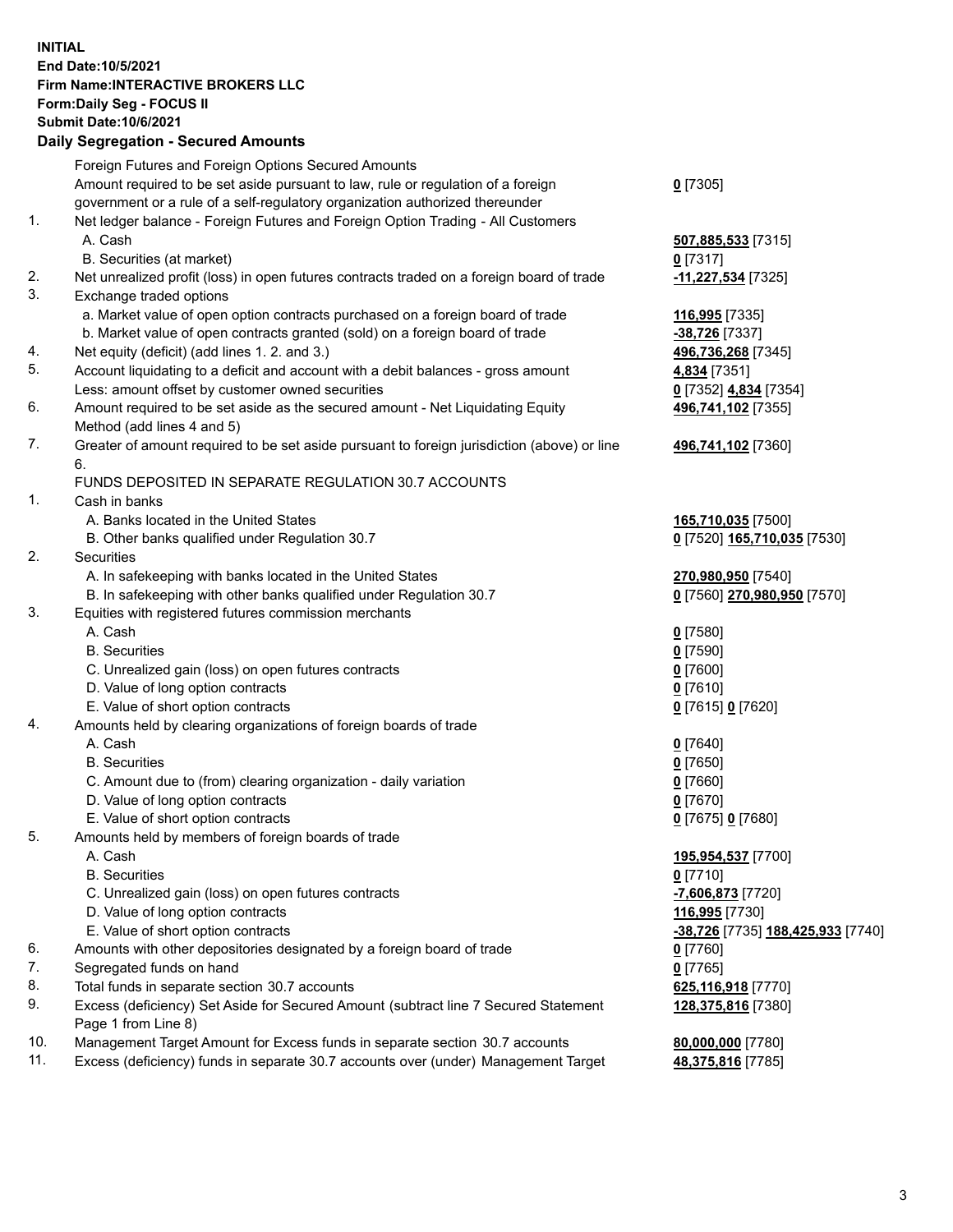**INITIAL End Date:10/5/2021 Firm Name:INTERACTIVE BROKERS LLC Form:Daily Seg - FOCUS II Submit Date:10/6/2021 Daily Segregation - Segregation Statement** SEGREGATION REQUIREMENTS(Section 4d(2) of the CEAct) 1. Net ledger balance A. Cash **6,977,046,416** [7010] B. Securities (at market) **0** [7020] 2. Net unrealized profit (loss) in open futures contracts traded on a contract market **358,923,049** [7030] 3. Exchange traded options A. Add market value of open option contracts purchased on a contract market **462,114,339** [7032] B. Deduct market value of open option contracts granted (sold) on a contract market **-372,487,183** [7033] 4. Net equity (deficit) (add lines 1, 2 and 3) **7,425,596,621** [7040] 5. Accounts liquidating to a deficit and accounts with debit balances - gross amount **1,212,449** [7045] Less: amount offset by customer securities **0** [7047] **1,212,449** [7050] 6. Amount required to be segregated (add lines 4 and 5) **7,426,809,070** [7060] FUNDS IN SEGREGATED ACCOUNTS 7. Deposited in segregated funds bank accounts A. Cash **1,901,334,433** [7070] B. Securities representing investments of customers' funds (at market) **3,248,267,075** [7080] C. Securities held for particular customers or option customers in lieu of cash (at market) **0** [7090] 8. Margins on deposit with derivatives clearing organizations of contract markets A. Cash **1,982,953,616** [7100] B. Securities representing investments of customers' funds (at market) **401,654,046** [7110] C. Securities held for particular customers or option customers in lieu of cash (at market) **0** [7120] 9. Net settlement from (to) derivatives clearing organizations of contract markets **29,137,030** [7130] 10. Exchange traded options A. Value of open long option contracts **461,275,770** [7132] B. Value of open short option contracts **-371,958,648** [7133] 11. Net equities with other FCMs A. Net liquidating equity **0** [7140] B. Securities representing investments of customers' funds (at market) **0** [7160] C. Securities held for particular customers or option customers in lieu of cash (at market) **0** [7170] 12. Segregated funds on hand **0** [7150] 13. Total amount in segregation (add lines 7 through 12) **7,652,663,322** [7180] 14. Excess (deficiency) funds in segregation (subtract line 6 from line 13) **225,854,252** [7190] 15. Management Target Amount for Excess funds in segregation **155,000,000** [7194] **70,854,252** [7198]

16. Excess (deficiency) funds in segregation over (under) Management Target Amount Excess